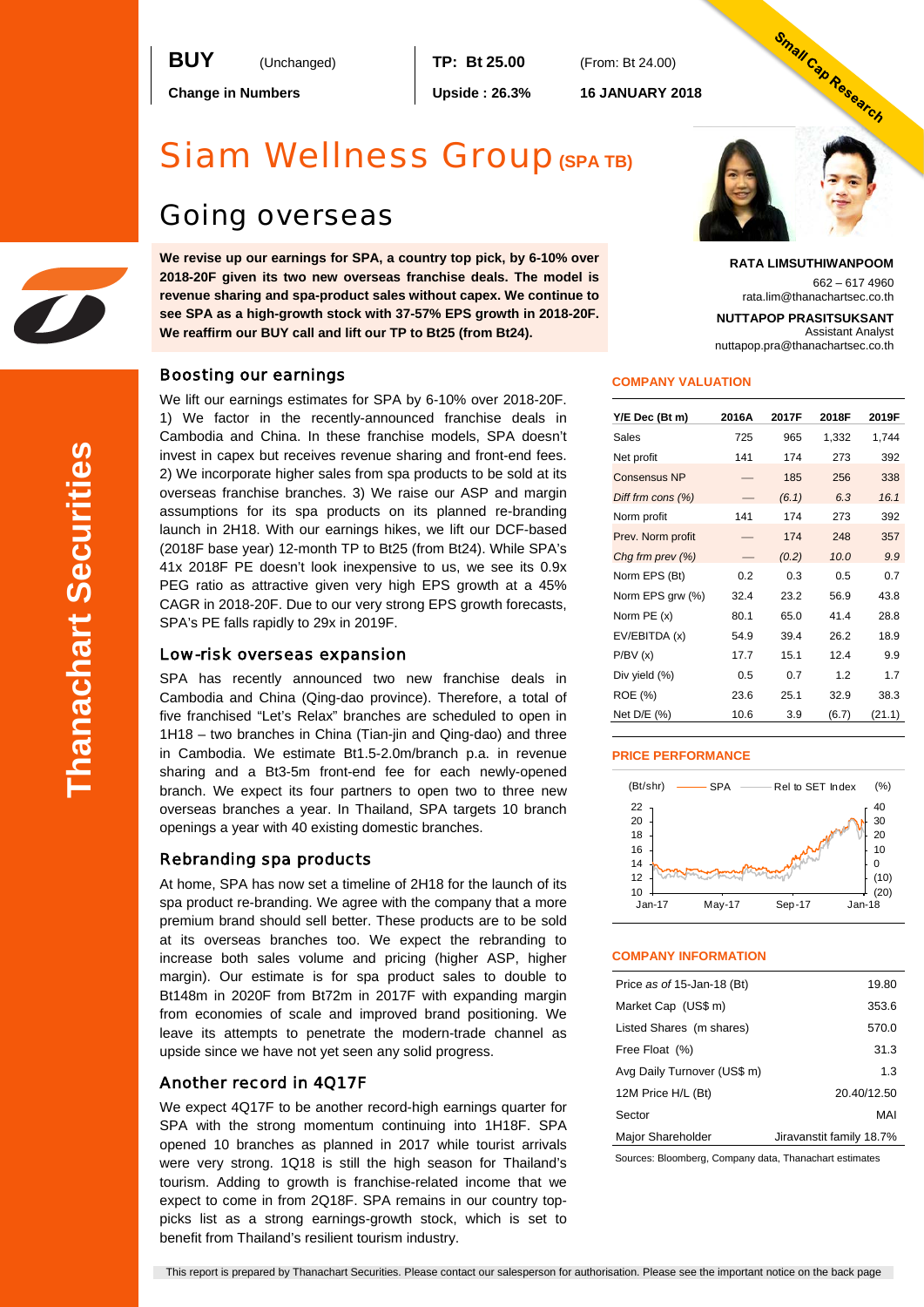| <b>Brand</b>           | Rarin-Jinda | Let's Relax<br>domestic | Let's Relax<br>hotel |     | Let's Relax China Let's Relax Cambodia | <b>BaanSuan</b> |
|------------------------|-------------|-------------------------|----------------------|-----|----------------------------------------|-----------------|
| Investment cost (Bt m) | 25.0        | 20.0                    | 2.5                  | Na  | na                                     | 10.0            |
| Price/hour (Bt)        | 1.250       | 550                     | 550                  | 700 | 600                                    | 250             |
| Number of therapists   | 8           | 25                      | 15                   | 15  | 15                                     | 20              |
| GPM (%)                | 25          | 37                      | 45                   |     | ** Revenue Sharing ** --------         | 16              |
| Revenue/year (Bt m)    | 19.8        | 39.6                    | 17.8                 | 1.3 | 1.6                                    | 12.6            |
| GP/year (Bt m)         | 5.0         | 14.6                    | 8.0                  | 1.3 | 1.6                                    | 2.0             |

**Ex 1: Comparison of SPA's Business Segments (Average Per Branch)**

Sources: Company data, Thanachart estimates



Sources: Company data; Thanachart estimates Sources: Company data; Thanachart estimates





Sources: Company data; Thanachart estimates Sources: Company data; Thanachart estimates

## **Ex 2: Faster Expansion Pace From Franchise Model Ex 3: SPA's Revenue Contribution**



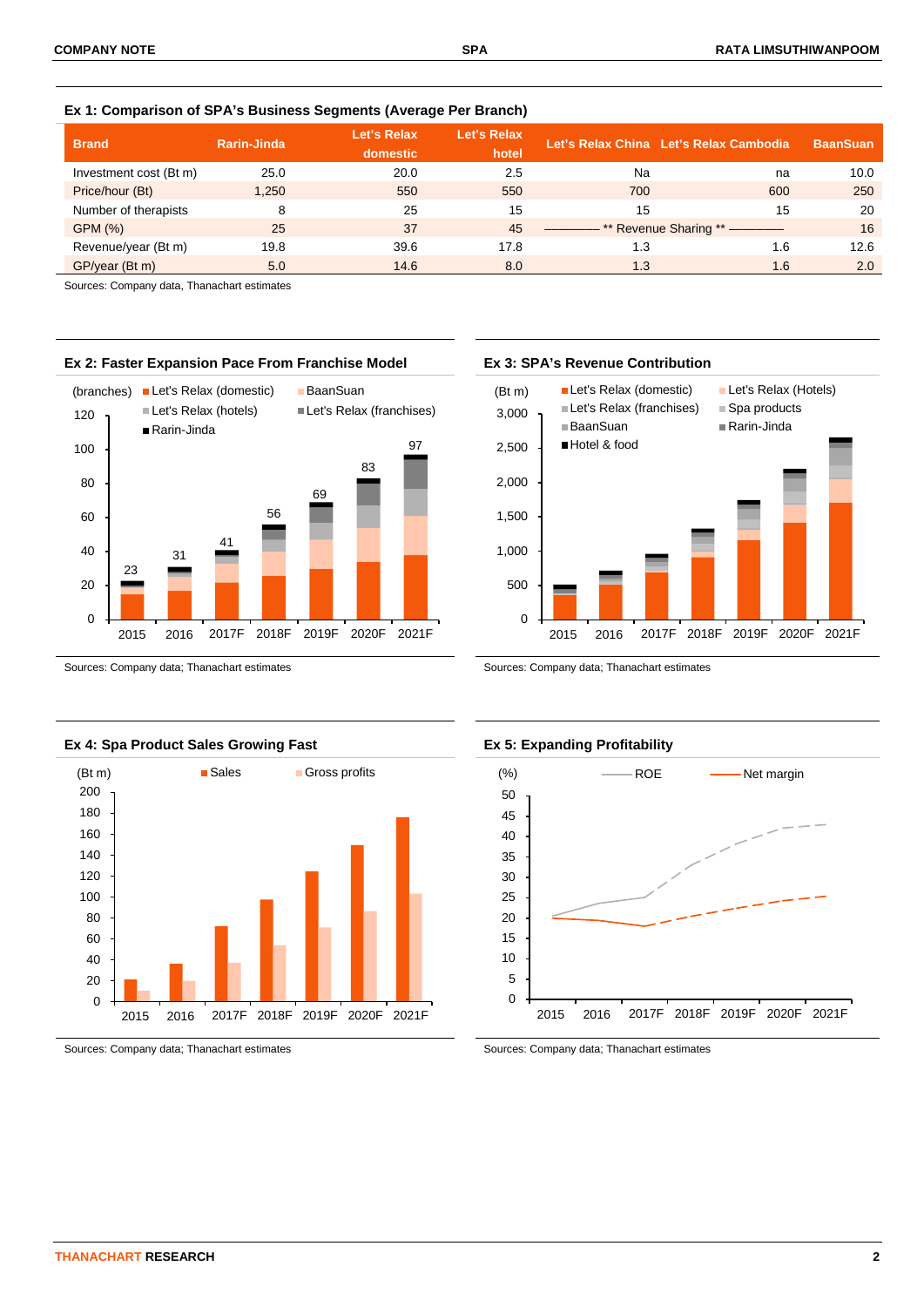|  |  | Ex 6: Key Assumption Changes |  |
|--|--|------------------------------|--|
|--|--|------------------------------|--|

|                              | 2018F | 2019F | 2020F |
|------------------------------|-------|-------|-------|
| <b>Number of branches</b>    |       |       |       |
| - New                        | 56    | 69    | 83    |
| - Old                        | 52    | 65    | 78    |
| - Change (%)                 | 7.7   | 6.2   | 6.4   |
| Revenues (Bt m)              |       |       |       |
| - New                        | 1,332 | 1,744 | 2,211 |
| - Old                        | 1,267 | 1,713 | 2,265 |
| - Change $(\%)$              | 5.1   | 1.8   | (2.4) |
| Gross margin (%)             |       |       |       |
| - New                        | 36.5  | 38.0  | 39.3  |
| - Old                        | 35.3  | 36.4  | 37.1  |
| - Change (pp)                | 1.2   | 1.6   | 2.2   |
| Normalized profits (Bt m)    |       |       |       |
| - New                        | 273   | 392   | 537   |
| - Old                        | 248   | 357   | 504   |
| - Change (%)                 | 10.3  | 9.9   | 6.5   |
| Source: Thanachart estimates |       |       |       |

# **Ex 7: 12-month DCF-based TP Calculation, Using A Base Year Of 2018F**

| (Bt m)                                |        | 2018F | 2019F | 2020F | 2021F | 2022F | 2023F | 2024F | 2025F | 2026F | 2027F | <b>Terminal</b><br>value |
|---------------------------------------|--------|-------|-------|-------|-------|-------|-------|-------|-------|-------|-------|--------------------------|
| <b>EBITDA</b>                         |        | 428   | 585   | 780   | 963   | 1,208 | 1,489 | 1,762 | 2,074 | 2,406 | 2,766 |                          |
| Free cash flow                        |        | 227   | 364   | 531   | 683   | 898   | 1,150 | 1,384 | 1,648 | 1,935 | 2,239 | 27,384                   |
| PV of free cash flow                  |        | 227   | 292   | 382   | 441   | 520   | 597   | 644   | 688   | 724   | 751   | 8,229                    |
| Risk-free rate (%)                    | 4.5    |       |       |       |       |       |       |       |       |       |       |                          |
| Market risk premium (%)               | 7.5    |       |       |       |       |       |       |       |       |       |       |                          |
|                                       |        |       |       |       |       |       |       |       |       |       |       |                          |
| Beta                                  | 1.0    |       |       |       |       |       |       |       |       |       |       |                          |
| WACC (%)                              | 11.5   |       |       |       |       |       |       |       |       |       |       |                          |
| Terminal growth (%)                   | 2.0    |       |       |       |       |       |       |       |       |       |       |                          |
| Enterprise value - add<br>investments | 14,264 |       |       |       |       |       |       |       |       |       |       |                          |
| Net debt (2017F)                      | 29     |       |       |       |       |       |       |       |       |       |       |                          |
| Minority interest                     | -      |       |       |       |       |       |       |       |       |       |       |                          |
| Equity value                          | 14,235 |       |       |       |       |       |       |       |       |       |       |                          |
|                                       |        |       |       |       |       |       |       |       |       |       |       |                          |
| # of shares (m)                       | 570    |       |       |       |       |       |       |       |       |       |       |                          |
| Target price/share (Bt)               | 25.00  |       |       |       |       |       |       |       |       |       |       |                          |

Sources: Company data, Thanachart estimates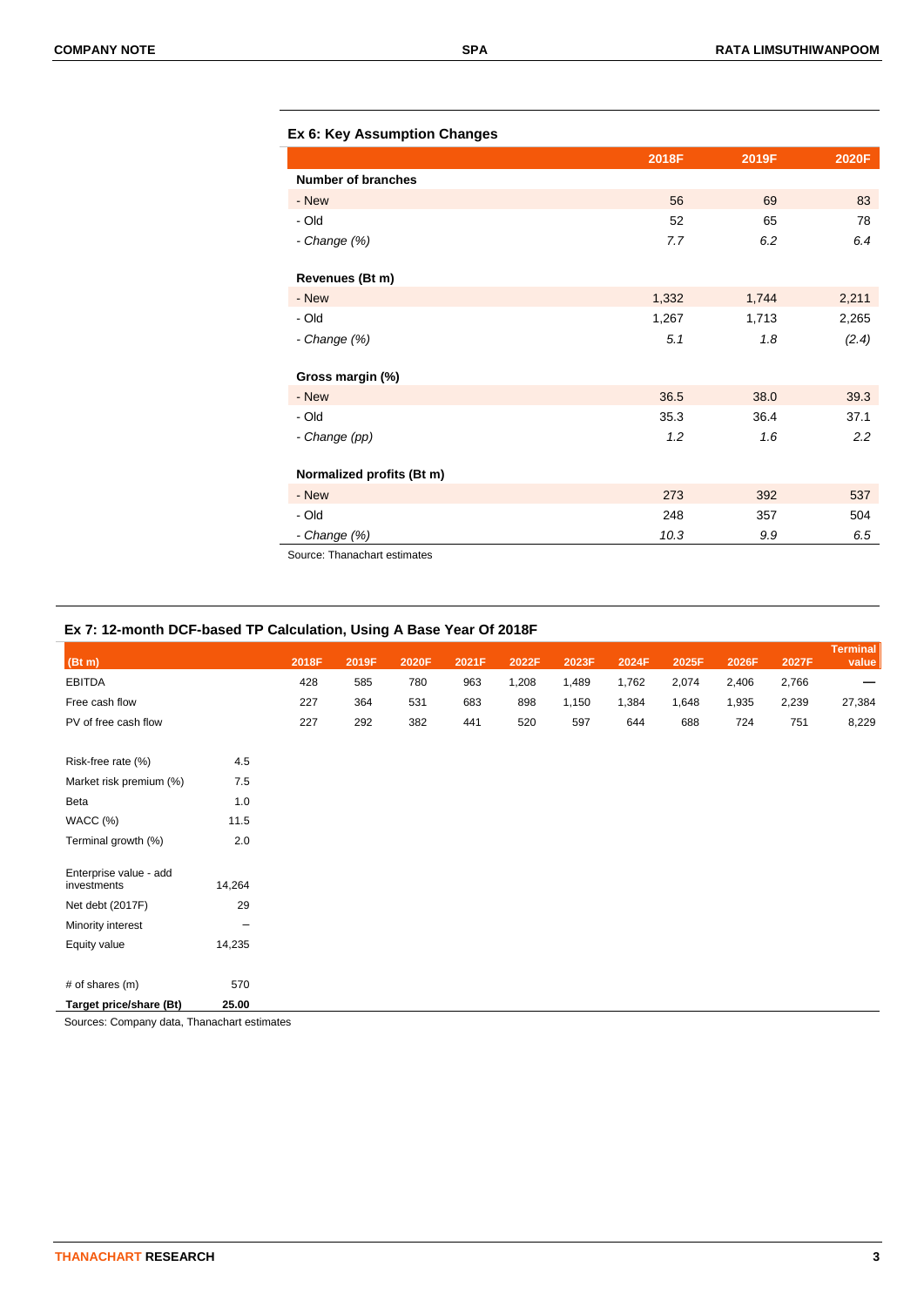# Valuation Comparison

## **Ex 8: Valuation Comparison With Regional Peers**

|                                                        |                   |             | <b>EPS growth</b> |            | $-\!\!-\!\!$ PE | $\hspace{0.05cm}$ | $-P/BV -$  |            | <b>EV/EBITDA</b> |            | <b>Div Yield</b> |            |
|--------------------------------------------------------|-------------------|-------------|-------------------|------------|-----------------|-------------------|------------|------------|------------------|------------|------------------|------------|
| <b>Name</b>                                            | <b>BBG Code</b>   | Country     | <b>17F</b>        | <b>18F</b> | <b>17F</b>      | <b>18F</b>        | <b>17F</b> | <b>18F</b> | <b>17F</b>       | <b>18F</b> | <b>17F</b>       | <b>18F</b> |
|                                                        |                   |             | (%)               | (%)        | (x)             | (x)               | (x)        | (x)        | (x)              | (x)        | $(\%)$           | (%)        |
| Emei Shan Tourism                                      | 000888 CH         | China       | 2.5               | 21.5       | 27.8            | 22.9              | 2.5        | 2.2        | 13.0             | 11.5       | 1.1              | 1.2        |
| Shanghai Jin Jiang Int'l                               | 2006 HK           | China       | (14.2)            | 12.8       | 25.9            | 23.0              | 1.7        | 1.6        | 10.4             | 9.8        | 2.6              | 2.7        |
| Hongkong & Shanghai                                    | 45 HK             | Hong Kong   | 18.6              | 5.2        | 46.1            | 43.8              | 2.3        | 2.3        | 20.6             | 18.7       | 1.1              | 1.1        |
| Shangri-La Asia                                        | 69 HK             | Hong Kong   | 71.7              | (5.9)      | 23.8            | 25.3              | 0.5        | 0.5        | na               | na         | 1.6              | 1.6        |
| <b>IGB Corp Bhd</b>                                    | <b>IGB MK</b>     | Malaysia    | 12.0              | (20.0)     | 11.9            | 14.9              | 0.8        | 0.8        | na               | na         | 3.4              | 3.4        |
| Genting Malaysia Bhd                                   | <b>GENM MK</b>    | Malaysia    | na                | 35.3       | 25.9            | 19.1              | 1.6        | 1.5        | 14.2             | 11.0       | 1.4              | 1.8        |
| Mirvac Group                                           | <b>MGR AU</b>     | Australia   | na                | 7.7        | 15.7            | 14.6              | 1.1        | 1.0        | 15.3             | 14.1       | 4.5              | 4.9        |
| <b>Indian Hotels</b>                                   | <b>IH IN</b>      | India       | na                | 79.3       | 200.0           | 111.6             | 4.4        | 4.3        | 31.4             | 30.1       | 0.4              | 0.4        |
| Mandarin Oriental Int'l                                | <b>MAND SP</b>    | Singapore   | (18.2)            | 41.7       | 60.8            | 42.9              | na         | na         | na               | na         | 1.8              | 2.1        |
| <b>Hotel Shilla</b>                                    | 008770 KS         | South Korea | na                | 222.6      | 111.7           | 34.6              | 5.2        | 4.6        | 26.1             | 16.5       | 0.4              | 0.4        |
| Resorttrust Inc                                        | 4681 JP           | Japan       | (7.8)             | 27.0       | 28.2            | 22.2              | 2.4        | 2.4        | 17.9             | 13.2       | 1.7              | 1.8        |
| Central Plaza Hotel                                    | <b>CENTEL TB*</b> | Thailand    | 13.4              | 13.5       | 34.8            | 30.6              | 6.2        | 5.5        | 16.9             | 15.2       | 1.2              | 1.3        |
| Erawan Group                                           | ERW TB*           | Thailand    | 30.7              | 17.9       | 45.5            | 38.6              | 4.1        | 3.9        | 17.2             | 15.9       | 0.9              | 1.0        |
| Minor International                                    | MINT TB*          | Thailand    | 26.1              | 18.8       | 33.8            | 28.5              | 4.7        | 4.2        | 24.4             | 21.2       | 0.7              | 0.8        |
| <b>Siam Wellness Group</b>                             | SPA TB*           | Thailand    | 23.2              | 56.9       | 65.0            | 41.4              | 15.1       | 12.4       | 39.4             | 26.2       | 0.7              | 1.2        |
| Average<br>Sources: Company data. Thanachart ostimates |                   |             | 15.2              | 29.7       | 49.7            | 37.2              | 2.8        | 2.6        | 18.9             | 16.2       | 1.5              | 1.7        |

Sources: Company data, Thanachart estima

Note: \* Thanachart estimates, using normalized EPS

Based on 15 Jan 2018 closing prices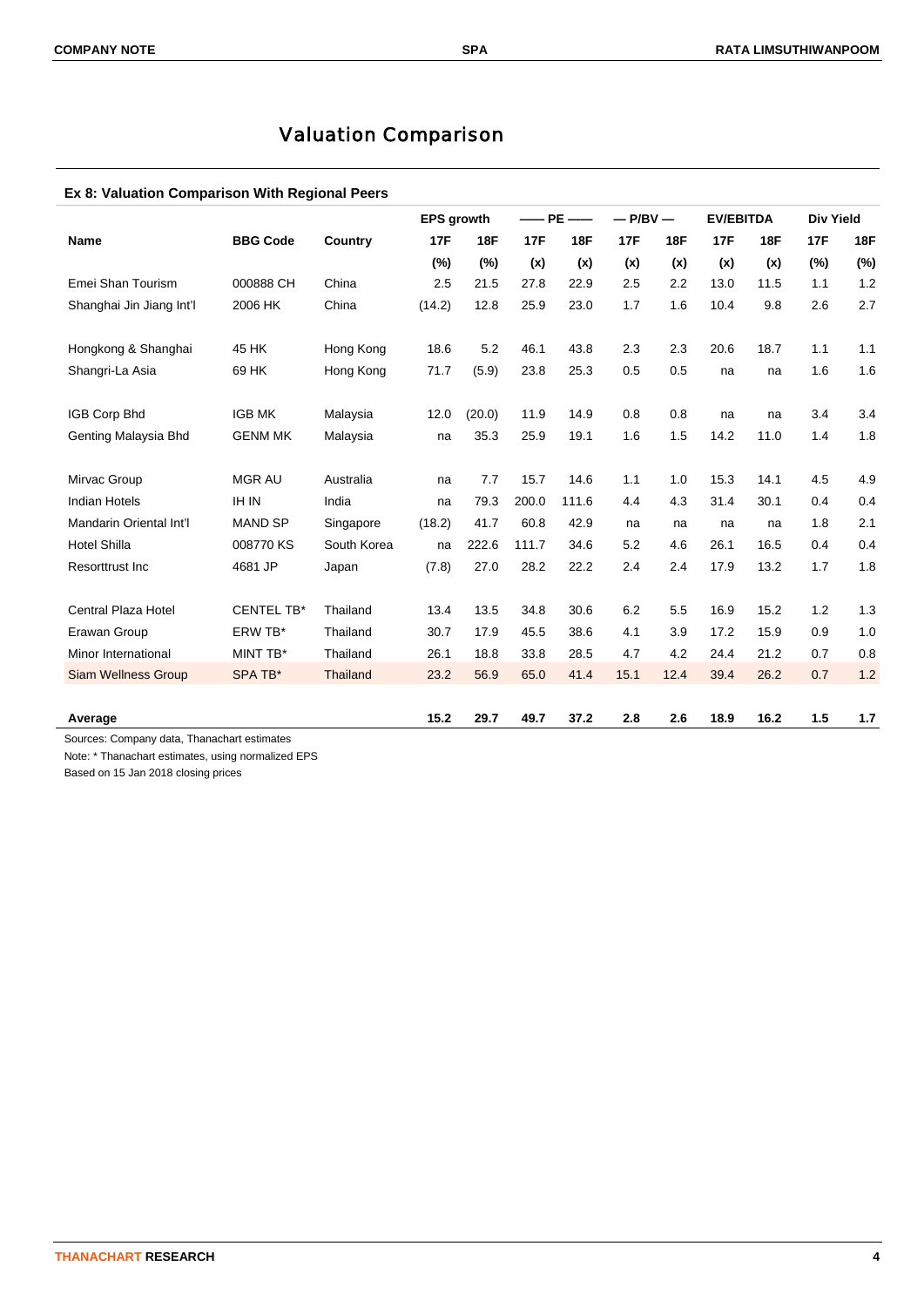### **COMPANY DESCRIPTION COMPANY RATING**

Siam Wellness Group PLC. operates wellness spas and other related businesses, with four main operations: 1. Spas under the brands "Let's Relax", "Rarin-Jinda Wellness Spa", and "BaanSuan Massage". 2. Hotel & Restaurants: A boutique resort hotel in Chiang Mai under the name "RarinJinda Wellness Spa Resort" and the "Deck 1" and "D Bistro" restaurants. 3. Spa products: Distributes and sells spa-related products under the "Blooming" brand. 4. Traditional Thai massage school "Blooming Thai Massage School" to train therapists in massage and spa services to support business expansion.

#### **THANACHART'S SWOT ANALYSIS**

- Strong brand recognition especially among Chinese tourists
- Its own upstream business helps provide sufficient therapists and products for rapid expansion
- Strong balance sheet with net-cash status

#### $O$  — Opportunity  $I$  — Threat

- Gaining market share from smaller local players via both organic and inorganic expansion
- Expansion of its business overseas
- Adding more services at its spas to increase revenues per branch

|                       | Consensus     | Thanachart | Diff           |
|-----------------------|---------------|------------|----------------|
| Target price (Bt)     | 20.60         | 25.00      | 21%            |
| Net profit 17F (Bt m) | 185           | 174        | -6%            |
| Net profit 18F (Bt m) | 256           | 273        | 6%             |
| <b>Consensus REC</b>  | <b>BUY: 3</b> | HOLD: 2    | <b>SELL: 0</b> |

### **HOW ARE WE DIFFERENT FROM THE STREET?**

- Our 2017F earnings are 6% below the Bloomberg consensus number, which we attribute to us having higher expense assumptions, while our 2018F number is 6% higher, which we believe is due to us factoring in the new franchise deals signed recently.
- Our DCF-based TP is higher than the Street's as we factor in long-term growth potential of its expanding franchise partners.

Sources: Bloomberg consensus, Thanachart estimates Source: Thanachart estimates Source: Thanachart



Source: Thanachart Source: Thanachart Source: Thanachart; \*CG Rating

#### S — Strength W — Weakness

- Relies heavily on expansion to grow, due to limited capacity of service hours per branch
- **Highly dependent on Chinese tourist traffic**

- Extraordinary and uncontrollable events, i.e. geopolitical disturbances, natural disasters, etc. could disrupt its operations and decrease tourist traffic
- Large network but only a small management team

#### **CONSENSUS COMPARISON RISKS TO OUR INVESTMENT CASE**

- A slower pace of expansion, both for domestic and overseas branches, would represent downside risk to our earnings forecasts.
- Any events causing a downturn in Thailand's tourism industry, ie, involving politics, the global economy or natural disasters, would be negative for our numbers.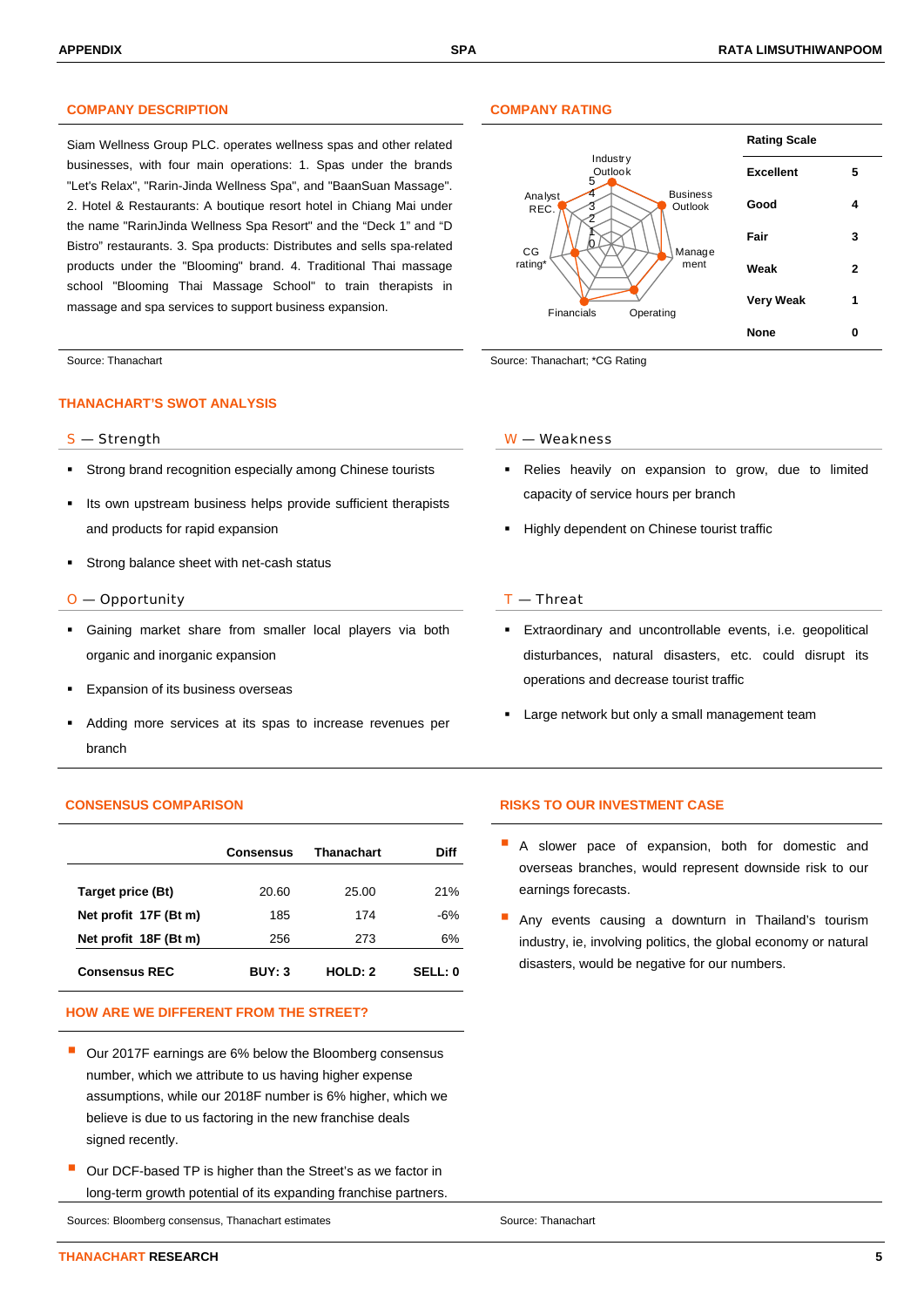# **INCOME STATEMENT FY ending Dec (Bt m) 2015A 2016A 2017F 2018F 2019F** Sales 533 725 965 1,332 1,744 Cost of sales 335 485 638 845 1,081  **Gross profit 198 241 327 487 663** % gross margin 37.2% 33.2% 33.8% 36.5% 38.0% Selling & administration expenses  $74$  89 126 164 201  **Operating profit 125 151 200 323 462** % operating margin 23.3% 20.9% 20.7% 24.2% 26.5% Depreciation & amortization  $\overline{39}$  55 87 105 123  **EBITDA 164 207 287 428 585** % EBITDA margin 30.7% 28.5% 29.8% 32.1% 33.5% Non-operating income 10 10 14 18 25 32 Non-operating expenses 0 0 0 0 0 Interest expense  $(1)$   $(2)$   $(7)$   $(7)$   $(5)$  **Pre-tax profit 134 164 212 341 490** Income tax 27 23 38 68 98  **After-tax profit 106 141 174 273 392** % net margin 20.0% 19.4% 18.0% 20.5% 22.5% Shares in affiliates' Earnings  $\begin{array}{cccc} 0 & 0 & 0 & 0 \end{array}$ Minority interests  $\begin{array}{ccccccc} & & & & 0 & & 0 & & 0 & & 0 \end{array}$ Extraordinary items 0 0 0 0 0 **NET PROFIT 106 141 174 273 392 Normalized profit 106 141 174 273 392** EPS (Bt) 0.2 0.2 0.3 0.5 0.7 Normalized EPS (Bt)  $0.2$  0.2 0.3 0.5 0.7 **BALANCE SHEET FY ending Dec (Bt m) 2015A 2016A 2017F 2018F 2019F ASSETS:** Current assets: 114 88 348 265 484 Cash & cash equivalent 60 33 300 200 400 Account receivables 19 14 15 19 11 15 19 Inventories 14 20 27 35 45 Others 20 26 11 15 20

Investments & loans and the control of the control of the control of the control of the control of the control o Net fixed assets 1940 480 699 806 880 940 Other assets 61 78 104 143 188 **Total assets 655 865 1,258 1,289 1,611**

Current liabilities: 75 120 214 218 283 Account payables 39 70 96 127 163 Bank overdraft & ST loans 0 0 0 0 0 Current LT debt 0 21 66 28 32 Others current liabilities 10 36 30 52 63 88 **Total LT debt 1 80 263 111 128** Others LT liabilities 20 19 26 36 47 **Total liabilities 100 226 513 378 475** Minority interest  $\begin{array}{ccccccc} & 0 & & 0 & & 0 & & 0 \end{array}$ Preferreds shares 0 0 0 0 0 Paid-up capital 143 143 143 143 143 143 143 Share premium 279 279 279 279 279 Warrants 0 0 0 0 0 Surplus (6) (6) (6) (6) (6) **Retained earnings 139 223 329 494 720** Shareholders' equity 555 639 745 910 1,136 **Liabilities & equity 655 865 1,258 1,289 1,611**

*Higher earnings growth rate from faster branchexpansion pace*

*Strong balance sheet due to asset-light expansion model*

| Sources: Company data, Thanachart estimates |  |
|---------------------------------------------|--|
|                                             |  |
|                                             |  |

**LIABILITIES:**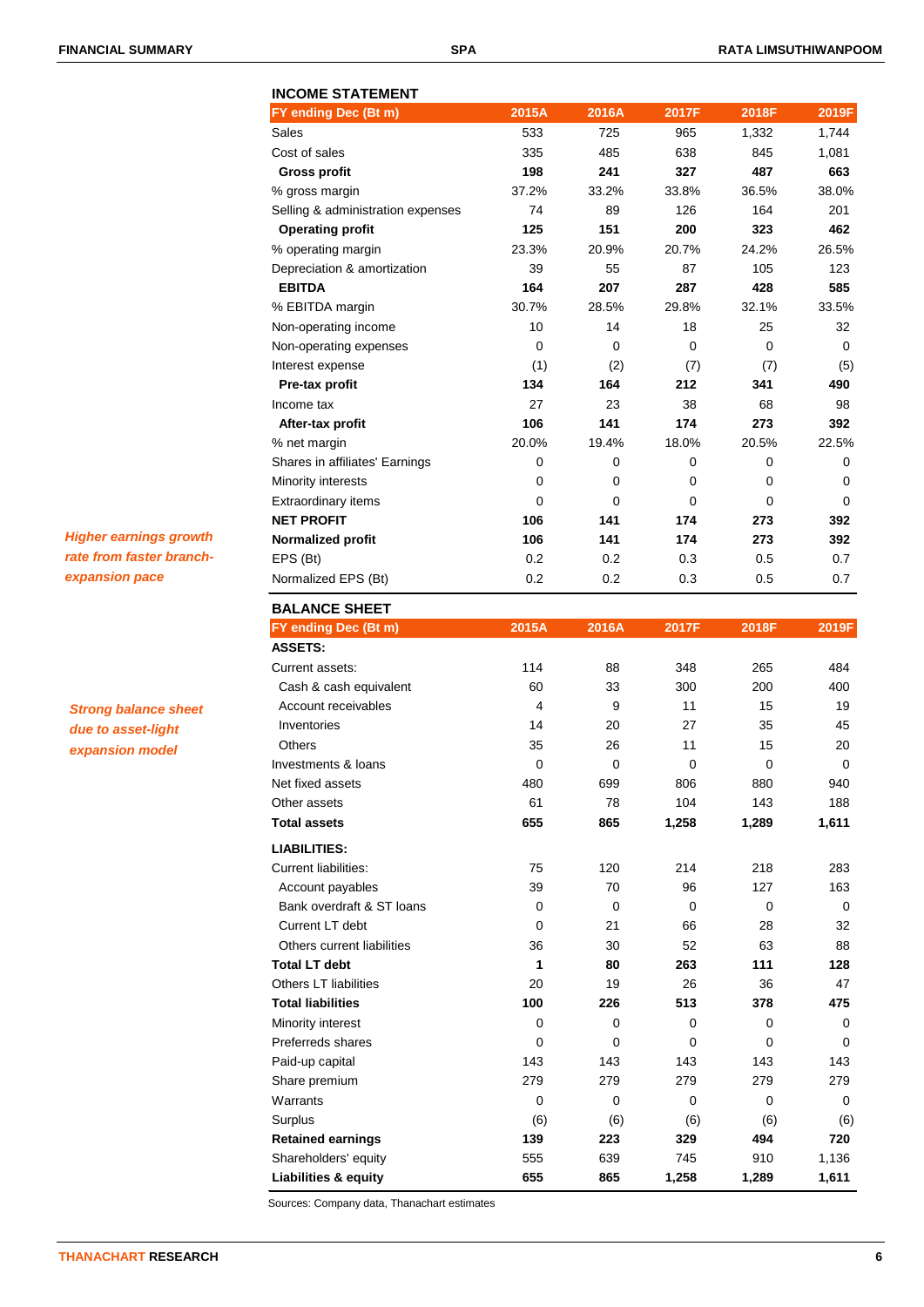*Internal cash flows cover investment costs fully*

|                                   | 2015A       | 2016A    | 2017F    | 2018F    | 2019F    |
|-----------------------------------|-------------|----------|----------|----------|----------|
| FY ending Dec (Bt m)              |             |          |          |          |          |
| Earnings before tax               | 134         | 164      | 212      | 341      | 490      |
| Tax paid                          | (15)        | (28)     | (28)     | (65)     | (88)     |
| Depreciation & amortization       | 39          | 55       | 87       | 105      | 123      |
| Chg In working capital            | (4)         | 20       | 17       | 19       | 21       |
| Chg In other CA & CL / minorities | 13          | (1)      | 10       | 4        | 11       |
| Cash flow from operations         | 167         | 211      | 296      | 400      | 555      |
| Capex                             | (160)       | (274)    | (194)    | (179)    | (182)    |
| ST loans & investments            | 74          | 8        | 18       | 0        | 0        |
| LT loans & investments            | $\Omega$    | $\Omega$ | $\Omega$ | $\Omega$ | $\Omega$ |
| Adj for asset revaluation         | $\Omega$    | 0        | $\Omega$ | $\Omega$ | $\Omega$ |
| Chg In other assets & liabilities | (33)        | (15)     | (16)     | (26)     | (29)     |
| <b>Cash flow from investments</b> | (118)       | (281)    | (192)    | (205)    | (212)    |
| Debt financing                    | (58)        | 100      | 228      | (190)    | 21       |
| Capital increase                  | $\Omega$    | 0        | 0        | $\Omega$ | 0        |
| Dividends paid                    | $\mathbf 0$ | 0        | (68)     | (107)    | (166)    |
| Warrants & other surplus          | (35)        | (57)     | 0        | $\Omega$ | 0        |
| Cash flow from financing          | (92)        | 43       | 161      | (297)    | (145)    |
| Free cash flow                    | 7           | (63)     | 102      | 221      | 372      |

| <b>VALUATION</b>                    |       |       |       |       |       |
|-------------------------------------|-------|-------|-------|-------|-------|
| <b>FY ending Dec</b>                | 2015A | 2016A | 2017F | 2018F | 2019F |
| Normalized PE (x)                   | 106.0 | 80.1  | 65.0  | 41.4  | 28.8  |
| Normalized PE - at target price (x) | 133.8 | 101.1 | 82.0  | 52.3  | 36.4  |
| PE(x)                               | 106.0 | 80.1  | 65.0  | 41.4  | 28.8  |
| $PE - at target price (x)$          | 133.8 | 101.1 | 82.0  | 52.3  | 36.4  |
| EV/EBITDA (x)                       | 68.7  | 54.9  | 39.4  | 26.2  | 18.9  |
| EV/EBITDA - at target price (x)     | 86.8  | 69.2  | 49.7  | 33.2  | 23.9  |
| P/BV(x)                             | 20.3  | 17.7  | 15.1  | 12.4  | 9.9   |
| $P/BV - at target price (x)$        | 25.7  | 22.3  | 19.1  | 15.7  | 12.5  |
| P/CFO(x)                            | 67.8  | 53.6  | 38.2  | 28.2  | 20.3  |
| Price/sales (x)                     | 21.2  | 15.6  | 11.7  | 8.5   | 6.5   |
| Dividend yield (%)                  | 0.5   | 0.5   | 0.7   | 1.2   | 1.7   |
| FCF Yield (%)                       | 0.1   | (0.6) | 0.9   | 2.0   | 3.3   |
| (Bt)                                |       |       |       |       |       |
| Normalized EPS                      | 0.2   | 0.2   | 0.3   | 0.5   | 0.7   |
| <b>EPS</b>                          | 0.2   | 0.2   | 0.3   | 0.5   | 0.7   |
| <b>DPS</b>                          | 0.1   | 0.1   | 0.1   | 0.2   | 0.3   |
| BV/share                            | 1.0   | 1.1   | 1.3   | 1.6   | 2.0   |
| CFO/share                           | 0.3   | 0.4   | 0.5   | 0.7   | 1.0   |
| FCF/share                           | 0.0   | (0.1) | 0.2   | 0.4   | 0.7   |

Sources: Company data, Thanachart estimates

*41x PE in 2018F looks justified by a 45% EPS CAGR over 2018-20F*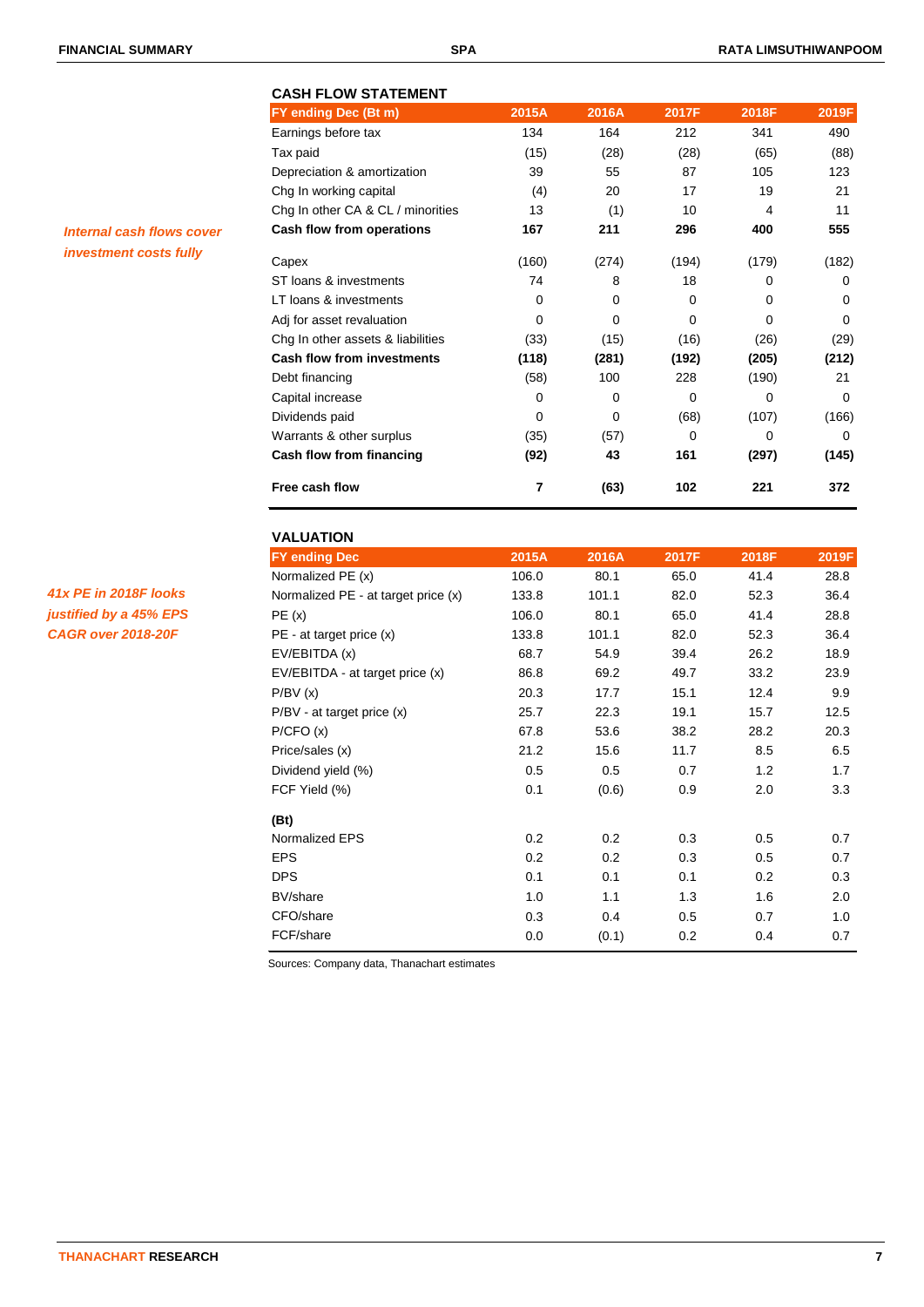# **FINANCIAL RATIOS FY ending Dec 2015A 2016A 2017F 2018F 2019F Growth Rate** Sales (%) 57.6 36.0 33.0 38.1 30.9 Net profit (%) 220.3 32.4 23.2 56.9 43.8 EPS (%) 220.3 32.4 23.2 56.9 43.8 Normalized profit (%) 220.3 32.4 23.2 56.9 43.8 Normalized EPS (%) 220.3 32.4 23.2 56.9 43.8 Dividend payout ratio (%) 53.5 40.4 45.0 50.0 50.0 **Operating performance** Gross margin (%) 37.2 33.2 33.8 36.5 38.0 Operating margin (%) 23.3 20.9 20.7 24.2 26.5 EBITDA margin (%) 30.7 28.5 29.8 32.1 33.5 Net margin (%) 20.0 19.4 18.0 20.5 22.5 D/E (incl. minor) (x) 0.0 0.2 0.4 0.2 0.1 Net D/E (incl. minor) (x) (0.1) 0.1 0.0 (0.1) (0.2) Interest coverage - EBIT (x)  $106.2$  96.7 30.3 44.9 100.7 Interest coverage - EBITDA (x) 139.5 132.0 43.6 59.6 127.4 ROA - using norm profit (%) 17.0 18.5 16.4 21.4 27.0 ROE - using norm profit (%) <br>20.5 23.6 25.1 32.9 38.3 **DuPont** ROE - using after tax profit (%) 20.5 23.6 25.1 32.9 38.3 - asset turnover (x)  $\begin{array}{ccc} 0.8 & 1.0 & 0.9 & 1.0 & 1.2 \end{array}$  - operating margin (%) 25.3 22.8 22.6 26.1 28.3 - leverage (x) 1.2 1.3 1.5 1.5 1.4 - interest burden (%) 09.1 99.1 97.0 97.9 99.1 - tax burden (%) 79.7 86.0 82.0 80.0 80.0 WACC (%) 11.5 11.5 11.5 11.5 11.5 ROIC (%) 22.7 26.3 23.2 33.4 43.5

NOPAT (Bt m) 99 130 164 258 370

Sources: Company data, Thanachart estimates

*Rising ROE trend from franchise income and high-margin spa products*

**THANACHART RESEARCH 8**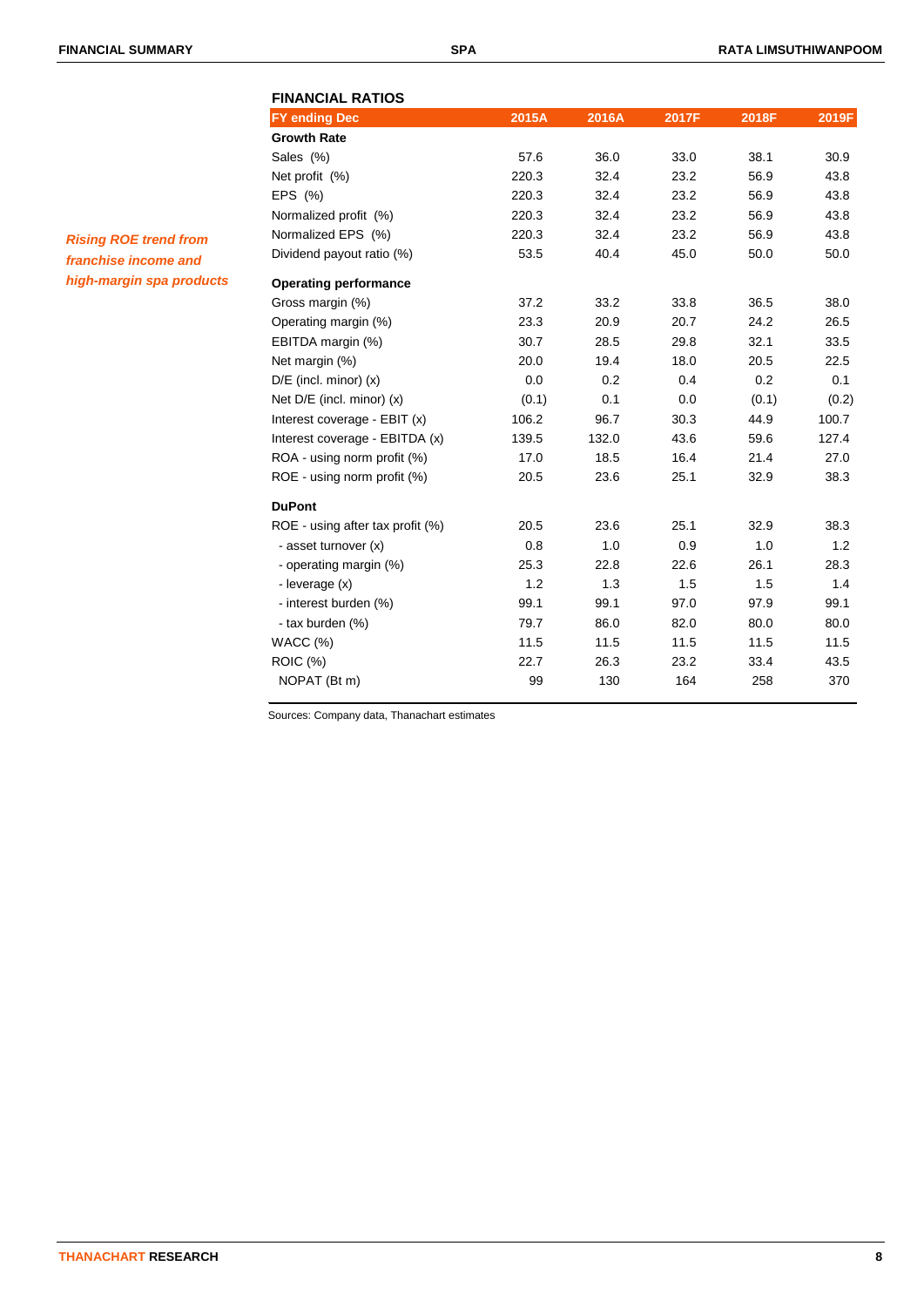#### **General Disclaimers And Disclosures:**

This report is prepared and issued by Thanachart Securities Public Company Limited (TNS) as a resource only for clients of TNS, Thanachart Capital Public Company Limited (TCAP) and its group companies. Copyright © Thanachart Securities Public Company Limited. All rights reserved. The report may not be reproduced in whole or in part or delivered to other persons without our written consent.

This report is prepared by analysts who are employed by the research department of TNS. While the information is from sources believed to be reliable, neither the information nor the forecasts shall be taken as a representation or warranty for which TNS or TCAP or its group companies or any of their employees incur any responsibility. This report is provided to you for informational purposes only and it is not, and is not to be construed as, an offer or an invitation to make an offer to sell or buy any securities. Neither TNS, TCAP nor its group companies accept any liability whatsoever for any direct or consequential loss arising from any use of this report or its contents.

The information and opinions contained herein have been compiled or arrived at from sources believed reliable. However, TNS, TCAP and its group companies make no representation or warranty, express or implied, as to their accuracy or completeness. Expressions of opinion herein are subject to change without notice. The use of any information, forecasts and opinions contained in this report shall be at the sole discretion and risk of the user.

TNS, TCAP and its group companies perform and seek to perform business with companies covered in this report. TNS, TCAP, its group companies, their employees and directors may have positions and financial interest in securities mentioned in this report. TNS, TCAP or its group companies may from time to time perform investment banking or other services for, or solicit investment banking or other business from, any entity mentioned in this report. Therefore, investors should be aware of conflict of interest that may affect the objectivity of this report.

Thanachart Securities Public Company Limited may act as a Market Maker and Derivative Warrants Issuer of the securities listed in this research report. Investors are advised to carefully review the details and information in the prospectus before making investment decisions.